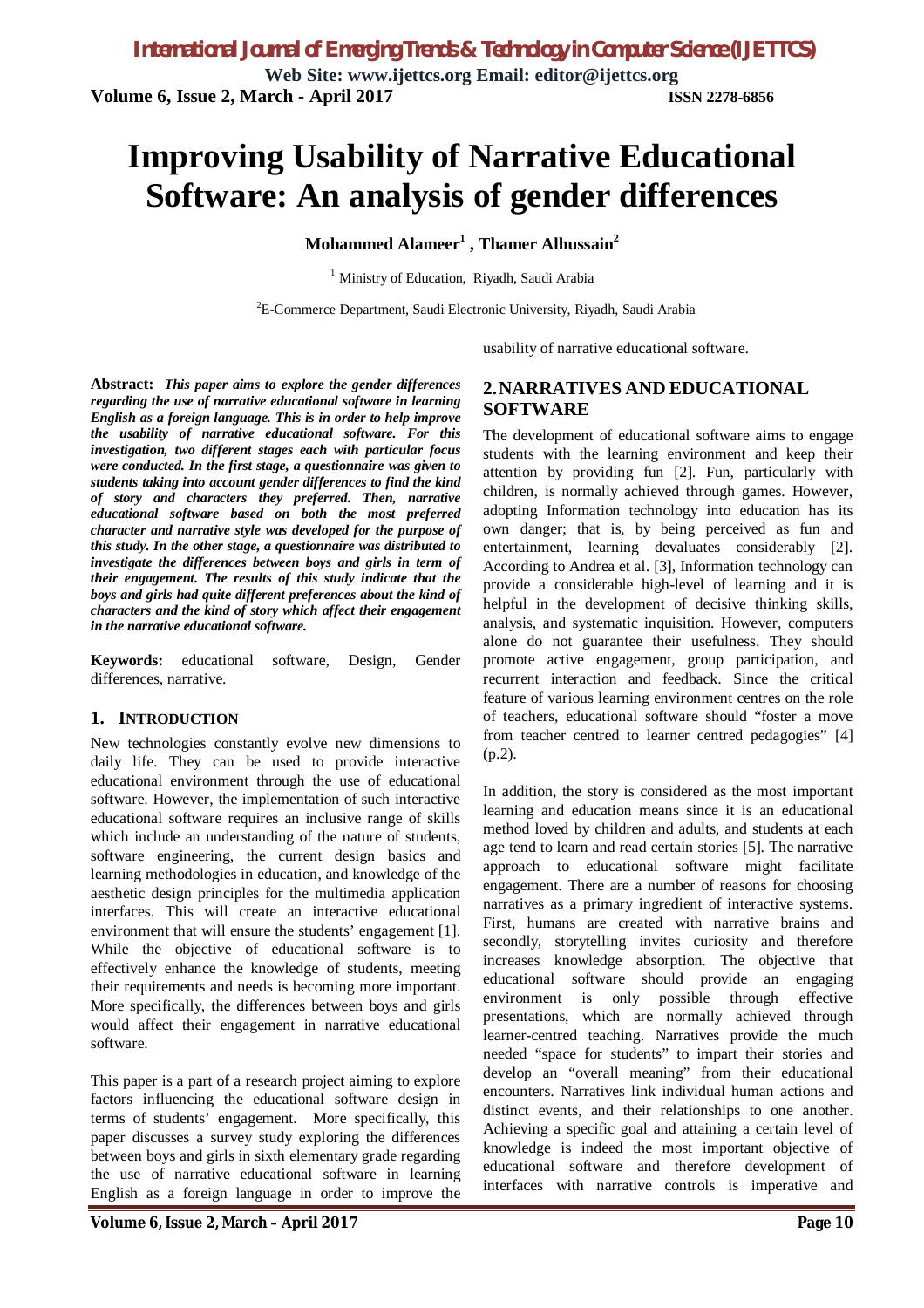**Web Site: [www.ijettcs.org](http://www.ijettcs.org) Email: [editor@ijettcs.org](mailto:editor@ijettcs.org) Volume 6, Issue 2, March - April 2017 ISSN 2278-6856**

priceless in any interactive systems [6, 7].

# **3.USABILITY OF NARRATIVES**

It is noteworthy that one of the important considerations in designing any software is usability, particularly when designing the narrative educational software. The International Organization for Standardization's (ISO) definition of usability is "the effectiveness, efficiency and satisfaction with which specified users can achieve specified goals in particular environments" [8] (p.9). This is essential since a system that is very difficult to use may hamper the ability of a user to absorb material offered by the system. Usability, according to MacFarlane et al. [2], is an essential element in determining if an educational software design will help in the attainment of certain knowledge. Achieving a particular goal and attaining a certain level of knowledge is perhaps the most important objective of any educational software. Thus, the development of interfaces with narrative controls might be valuable. Narratives could be important in an interactive system because "humans have narrative brains" [9] (p.145). In addition, Steiner and Tomkins [10] believe that interactive systems offer new prospects for narrative presentations since users may take control of the different facets of the environment. This is unlike written or cinematic narratives where the author takes control instead of the users themselves.

As Kanjo and Astheimer [11] commented, "narration is an important part of play" since children are actively producing their own understanding of the things around them when they are getting involved in storytelling. They can also work out effective language and thinking skills predominantly when there are others like them who are working together in making the story. According to Boling [12] (p.193-194), students experience noticeable change and transformation when taught using storylines. Storylines provide an internal structure for presentation that allow learners to develop an "overall meaning" from their educational encounter. In this manner, narratives provide a significant organizing function for the students. Furthermore, it acts as a way of "making meaning" from the students' educational encounters and alters their perception of literacy lessons; for instance, narratives can "make meaning" in video and hypermedia based learning by serving as an organizing structure. In one study, according to Boling [12], students' responses to video clips suggest how viewing, discussing, and reflecting enhances learning. Conversely, students struggle when learning is not perfect and they are trying hard to make personal connections to what they see.

# **4.METHODOLOGY**

The review of the current literature on gender difference, narrative, and educational software guided our research and the literature on methods available for an exploratory study. Given the exploratory nature of the study and since

the questionnaires is an effective method to explore people's attitudes and opinions regarding particular issues [13], it was used in the two distinct stages of this research, each with a particular focus. In the first stage, a questionnaire was given to students taking into account gender differences to find the kind of story and characters they preferred. Then, narrative educational software based on both the preferred character and narrative style for boys was developed for the purpose of this study. In the second stage, two educational software programs, (i) based on narrative style, and (ii) based on traditional style, were used by both boys and girls. Then, a questionnaire was distributed to investigate the differences between boys and girls in term of their engagement.

With regard to location and participants, two elementary schools in Riyadh in the Kingdom of Saudi Arabia had been chosen. These schools were chosen because of the availability of a computer lab in the schools. Recently, Saudi Arabia, are doing their best to implement in their schools the teaching of English as a foreign language in addition to their mother tongue, so that citizens of the country can contact the world and be familiar with all the new events in the world. Accordingly, the Ministry of Education decided to teach English as a foreign language in elementary grades to begin from the sixth grade beginning from 2004.

In the first questionnaire, 46 boys and 20 girls were selected from the total number (136) of sixth grade students in both schools. For the second questionnaire, half of the sixth grade classes in boys' school and all classes in girls' school were chosen; 50 boys and 36 girls participated in this stage.

# **5.RESULTS**

## **5.1 First phase**

In this phase, a questionnaire was given to help determine the students' preferred characters and narrative style taking into account gender difference. The results are given in the following sections.

#### **5.1.1 Distribution of the sample according to what kind of story do participants like**

The purpose of this question was to find the kind of story that the boys and girls like more.

**Table 1:** Distribution of the sample according to what kind of story do participants like.

|               | <b>Boys</b> | <b>Boys</b>   | <b>Girls</b> | <b>Girls</b>  |
|---------------|-------------|---------------|--------------|---------------|
|               | No.         | $\frac{0}{0}$ | No.          | $\frac{0}{0}$ |
| Adventure     | 21          | 45.7          | 3            | 15.0          |
| Historical    | 6           | 13.0          |              | 5.0           |
| Family<br>and |             | 2.2           |              | 35.0          |
| friends       |             |               |              |               |
| Funny         | 18          | 39.1          | 9            | 45.0          |
| Total         | 46          | 100.0         | 20           | 100           |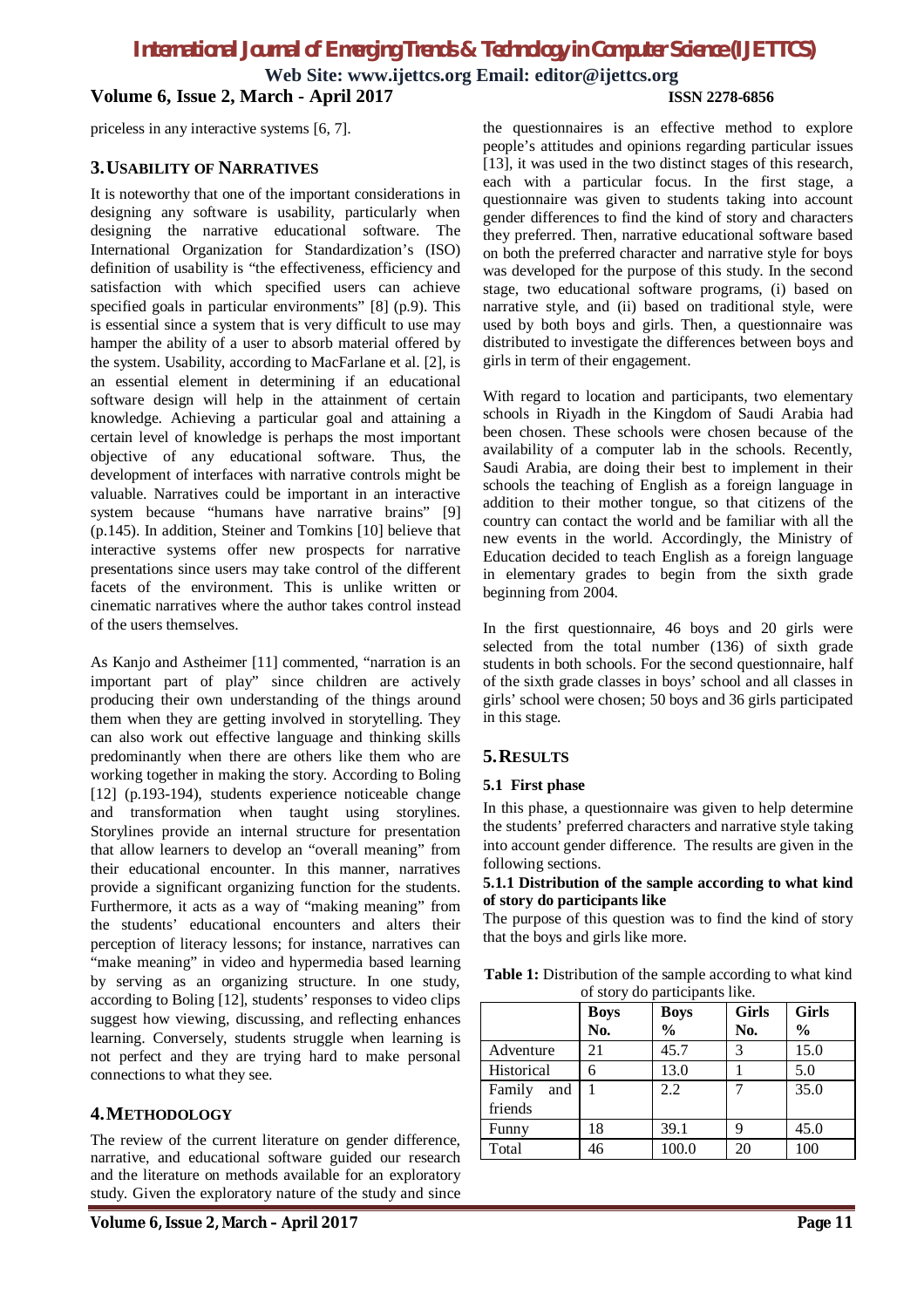**Web Site: [www.ijettcs.org](http://www.ijettcs.org) Email: [editor@ijettcs.org](mailto:editor@ijettcs.org)**

# **Volume 6, Issue 2, March - April 2017**

Table 1 shows that 45.7% of boys students like adventure stories, 39.1% of them like funny stories, 13% liked historical stories and 2.2 % of them like family and friends stories. However, the table shows that 45% of the girls like funny stories, 35% of them like family and friends stories, 15% of them like adventure stories and 5% liked historical stories.

It also appears that the boys and girls differ in the types of stories they like, as shown in Table 1. Over 45% of the boys prefer adventure, compared with only 15% of the girls. For the girls, it was funny stories that rated most highly.

#### **5.1.2 Distribution of the sample for the rankings of each character**

The objective of this question was to find out the preferred character for students from 12 suggested characters. Boys and girls were given 12 characters and asked to give them in order of preference.

| <b>Table 2:</b> Distribution of the sample for the rankings of |
|----------------------------------------------------------------|
| each character                                                 |

| <b>Characters</b>   | Gender      | $\mathbf N$ | Me<br>an | <b>SD</b> |
|---------------------|-------------|-------------|----------|-----------|
| Char.1(Bear)        | <b>Boys</b> | 46          | 9.46     | 2.82      |
|                     | Girls       | 20          | 5.05     | 3.19      |
| Char.2 (Car)        | <b>Boys</b> | 46          | 1.72     | 1.17      |
|                     | Girls       | 20          | 5.00     | 3.34      |
| Char.3 (Man)        | <b>Boys</b> | 46          | 8.37     | 2.82      |
|                     | Girls       | 20          | 6.65     | 3.53      |
| Char.4 (Monster)    | <b>Boys</b> | 46          | 3.46     | 2.86      |
|                     | Girls       | 20          | 4.55     | 3.24      |
| Char.5 (Pencil)     | <b>Boys</b> | 46          | 6.02     | 2.53      |
|                     | Girls       | 20          | 6.25     | 2.77      |
| Char.6 (Camel)      | <b>Boys</b> | 46          | 6.78     | 2.73      |
| M                   | Girls       | 20          | 9.25     | 2.49      |
| Char.7 (Carrot)     | <b>Boys</b> | 46          | 8.61     | 2.82      |
|                     | Girls       | 20          | 9.35     | 2.37      |
| Char.8 (Boy)        | <b>Boys</b> | 46          | 6.72     | 3.43      |
|                     | Girls       | 20          | 8.55     | 3.15      |
| Char.9 (Train)      | <b>Boys</b> | 46          | 8.17     | 3.06      |
|                     | Girls       | 20          | 7.80     | 2.84      |
| Char.10 (Detective) | <b>Boys</b> | 46          | 4.39     | 2.95      |
|                     | Girls       | 20          | 4.15     | 3.25      |

| ISSN 2278-6856 |  |
|----------------|--|

| Char.11 (Turtle)     | <b>Boys</b> | 46 | 7.22 | 2.22 |
|----------------------|-------------|----|------|------|
|                      | Girls       | 20 | 5.70 | 3.08 |
| Char.12 (Helicopter) | <b>Boys</b> | 46 | 7.09 | 2.37 |
|                      | Girls       | 20 | 5.70 | 3.20 |

Table 2 shows the distribution of the sample for the 12 possible rankings of each character. Independent Samples t-test results in table 2 reveal that there is a significant difference between boys and girls with some characters. The girls rated the bear, the man, and the turtle significantly higher than the boys did. However, the boys rated the car, the camel, and the boy significantly higher than the girls did.

It was quite apparent from the results that the boys and girls had quite different preferences about the kind of characters they like in narratives. In addition, while both said they enjoyed funny stories, the boys had a greater preference than the girls did for adventure stories.

## **5.2 Second phase**

In this phase, a second questionnaire was distributed to compare students' liking of the two educational software programs; one based on narrative style and the other based on traditional (non narrative) style taking into account gender differences. The order of showing the two softwares to the students was balanced. Half of the boys used the narrative software first then the traditional one. The other half used the opposite order. The same procedure has been done for the girls. This is to ensure that order of using the software did not influence results and it was apparent that the mean ratings for the narrative vs. traditional software did not differ depending on the order given. Therefore, in what follows, the order in which the software was used is ignored.

Analysis of the second questionnaire considering the gender is given as follows:

| <b>Ouestions</b>                                                      | <b>Based</b><br>narrative<br>style | on   | <b>Based</b><br>on<br>traditional<br>style |      |  |
|-----------------------------------------------------------------------|------------------------------------|------|--------------------------------------------|------|--|
|                                                                       | Mean                               | S.D  | Mean                                       | S.D  |  |
| How much do you<br>like the software?                                 | 4.80                               | 0.61 | 3.04                                       | 1.46 |  |
| How much do you<br>learn from it?                                     | 4.26                               | 0.88 | 3.52                                       | 1.13 |  |
| How often would<br>want to use<br>vou<br>software like this<br>again? | 4.78                               | 0.51 | 3.16                                       | 1.66 |  |
| Grand mean                                                            | 4.61                               | 0.51 | 3.24                                       | 1.11 |  |

**Table 3:** Distribution of the boys scores to two program styles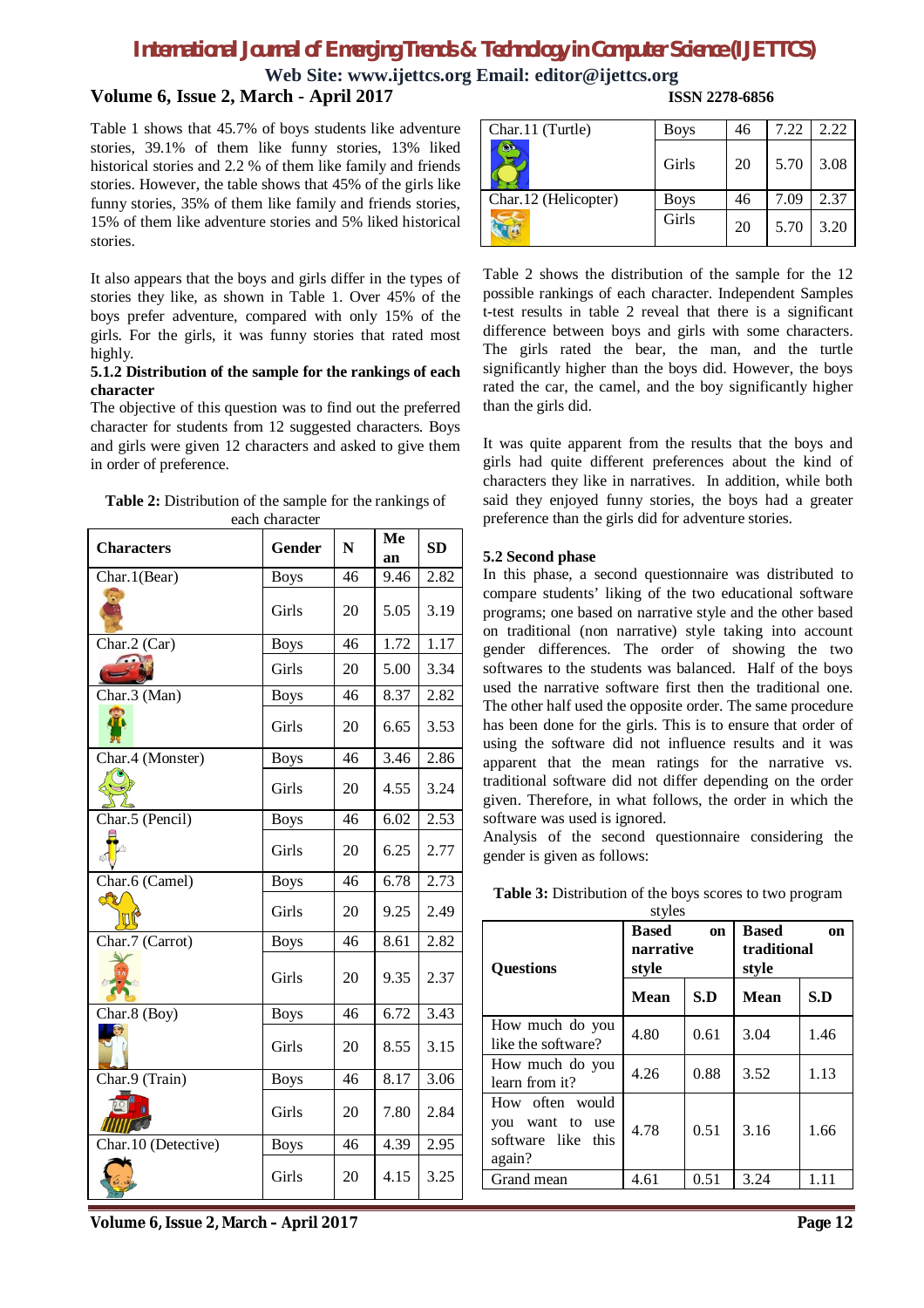**Web Site: [www.ijettcs.org](http://www.ijettcs.org) Email: [editor@ijettcs.org](mailto:editor@ijettcs.org)**

# **Volume 6, Issue 2, March - April 2017 ISSN 2278-6856**

Table 3 revealed that the mean of narrative style for boys' participants was higher than the traditional one in all the questions. However, table 4 revealed that the mean of narrative style for girls' participants was higher than the traditional one in the first and last questions while the second question was in favour to the traditional style.

| <b>Questions</b>                                                      | <b>Based</b><br>on<br>narrative style |      | <b>Based</b><br>on<br>traditional style |      |  |
|-----------------------------------------------------------------------|---------------------------------------|------|-----------------------------------------|------|--|
|                                                                       | Mean                                  | S.D  | Mean                                    | S.D  |  |
| How much do<br>like<br>the<br>you<br>software?                        | 3.89                                  | 1.35 | 3.28                                    | 1.21 |  |
| How much do<br>you learn from<br>it?                                  | 3.36                                  | 1.25 | 3.83                                    | 0.94 |  |
| often<br>How<br>would you want<br>to use software<br>like this again? | 3.42                                  | 1.27 | 3.14                                    | 1.51 |  |
| Grand mean                                                            | 3.55                                  | 1.03 | 3.49                                    | 0.76 |  |

**Table 4:** Distribution of the girls scores to two program styles

Independent Samples t test: Independent samples t test results in Table 5 revealed that there is a highly significant difference between narrative style and traditional style towards the boys students, where  $t = 7.909$  and  $p < 0.05$ . The mean difference was in favour of "the narrative style", while there is no significant differences between them (narrative and traditional) towards the girls students, where  $t = 0.651$  and  $p > 0.05$ .

| Gen<br>der | of<br><b>Type</b><br>software | $\overline{\mathbf{N}}$ | Mea<br>n | <b>SD</b> | t<br>valu<br>e | Sig.  |
|------------|-------------------------------|-------------------------|----------|-----------|----------------|-------|
| Boy        | Narrative<br>style            | 50                      | 4.61     | 0.51      | 7.909          | 0.000 |
| S          | Traditional<br>style          | 50                      | 3.24     | 1.11      |                | $**$  |
| Girl<br>S  | Narrative<br>style            | 36                      | 3.56     | 1.03      | 0.651          | 0.52  |
|            | Traditional<br>style          | 36                      | 3.42     | 0.77      |                |       |

**Table 5:** T-test to know the differences between means

According to the boys, there is a great difference between the traditional and narrative approaches. However, the girls did not prefer one. This is may be referred to the type of the program itself for boys are usually more interested in cars adventure than girls are.

## **6.CONCLUSION**

This study explored the differences between boys and girls in sixth elementary grade regarding the use of narrative

educational software in learning English as a foreign language. Analysis of the results showed that the boy students were affected more by the narrative educational software program than the girl students. The paper found that the character of the car which was used in the narrative educational software program was the most favourite one for the boys compared to the girls, who ranked it in third position. In addition, it found that the kind of story has similar effect, as more than 45% of the boys preferred the adventure style of narrative for the educational software program compared with only 15% of the girls. This does not mean that the girls did not accept the narrative educational software program. In fact, they preferred it to the traditional educational software program. Therefore, software designers must take into account what suits both boys and girls when designing the narrative educational software program in terms of characters and the type of story.

## **References**

- [1] Alkhateeb, L. (1998) The guide in designing educational software for teachers, Irbid, Dar Alkindi.
- [2] Macfarlane, S., SIM, G. & Horton, M. (2005) Assessing usability and fun in educational software. Proceedings of the 2005 conference on Interaction design and children. Boulder, Colorado, ACM.
- [3] Andrea, B., Chiara, E., Marcello, C. & Massimo, B. (2005) Building 3D interactive environments for the children's narrative: a didactic project. Proceedings of the 2005 ACM SIGCHI International Conference on Advances in computer entertainment technology. Valencia, Spain, ACM.
- [4] Squires, D. (1999) Educational Software and Learning: Subversive Use and Volatile Design. Proceedings of the Thirty-Second Annual Hawaii International Conference on System Sciences-Volume 1 - Volume 1. IEEE Computer Society.
- [5] Abdulrahman, H. M. (1991) Using religious stories to teach religious subjects and its impact on the first grade elementary students. Curricula and Teaching Methods college. Asiut, Asiut University.
- [6] Salah, S. Y. (2002) The impact of a program based on story in the creative skills of reading among pupils in primary school. Studies in the curricula and teaching methods, 81, 83-125.
- [7] Norrick, N. R. (2000) Conversational narrative: storytelling in everyday talk, Amsterdam; Philadelphia, J. Benjamins.
- [8] SILVER, M. (2005) Exploring interface design, Thomson Delmar Learning.
- [9] NEWMAN, K. (2005) The case for the narrative brain. Proceedings of the second Australasian conference on Interactive entertainment. Sydney, Australia, Creativity \& Cognition Studios Press.
- [10]STEINER, K. E. & TOMKINS, J. (2004) Narrative event adaptation in virtual environments. Proceedings of the 9th international conference on Intelligent user interfaces. Funchal, Madeira, Portugal, ACM.